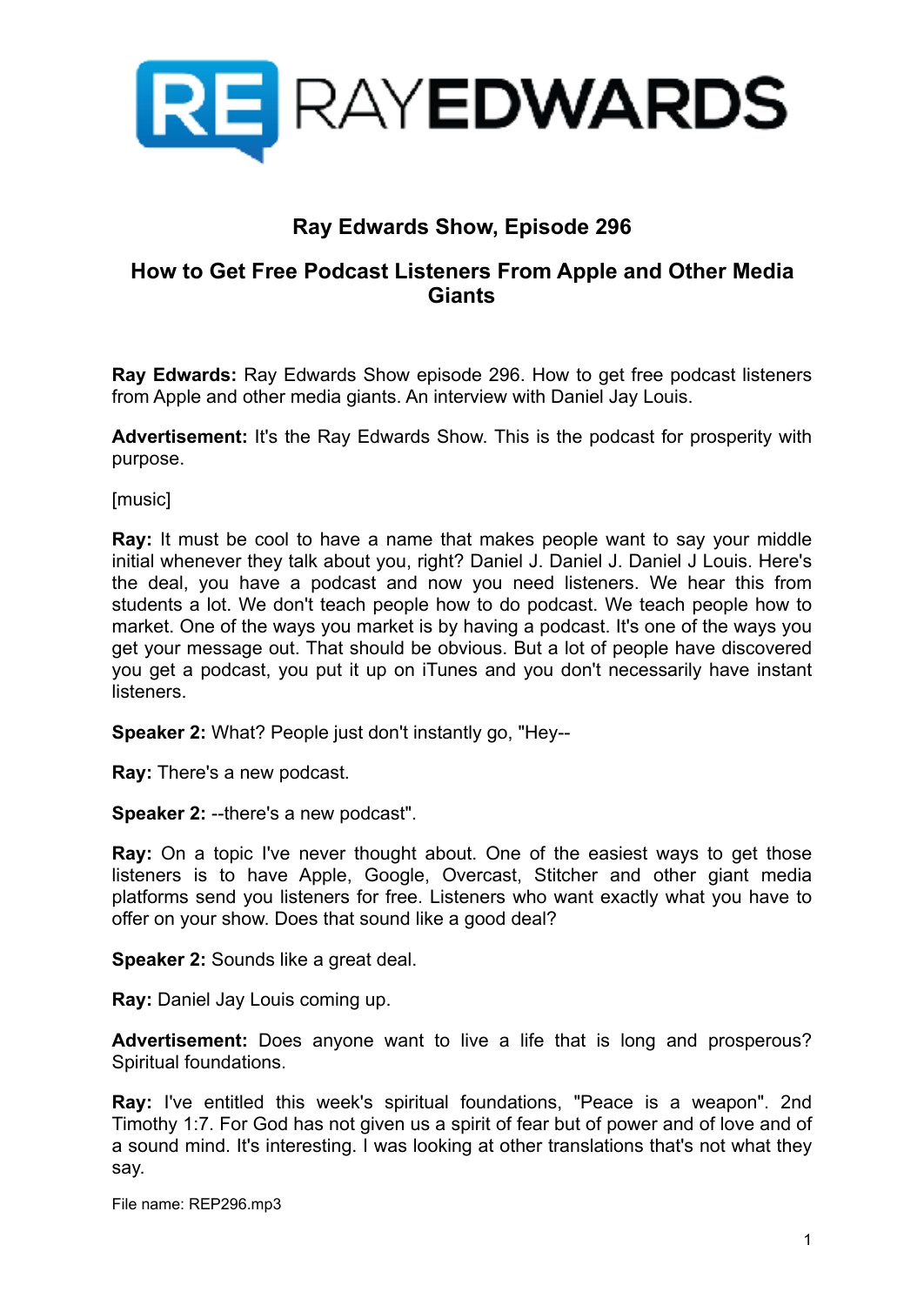

**Speaker 2:** No?

**Ray:** They say self-discipline.

**Speaker 2:** Really? I think I knew that. That's ringing a bell in the catacombs of my mind.

**Ray:** Which is correct. This is the NKJV.

**Speaker 2:** I'm guessing self-discipline is probably more applicable and understandable because a sound mind you could anticipate as being like, "Oh, he doesn't give you schizophrenia." Which is true.

**Ray:** Well, that's true and to be self-disciplined you must have a sound mind. In fact, a person who has a sound mind would be self-disciplined.

**Speaker 2:** Well, there's that proverb that says, "A man without self discipline is like a city broken down without walls".

**Ray:** There you go. The meaning is the same. Different shades. What's the point? God has not given us a spirit of fear. Fear is the enemy of faith. Fear is slavery. The unmaker, the adversary, the resistance or if you like, the devil, wants us to live in bondage. Bondage to the past which would be guilt and shame. Even bondage to the future which would include depression and anxiety. But God wants us to live in the freedom of His love and power in this present moment. Paul wrote, "For you did not receive the spirit that makes you a slave again to fear, but you received the spirit of Son-ship. By Him we cry, Abba Father". That's Romans 8:15. Now Abba is the equivalent in that culture to saying, daddy.

**Speaker 2:** I thought it was the group. I thought it was suppose a prophetic prediction of the music group.

**Ray:** You're just going to be flipping about everything I say today, aren't you? To be who God calls us to be we must conquer fear. But what weapon can empower as to do that? Well, think this through. This is a spiritual battle and it can only be won with spiritual weapons. Peace. Peace is the weapon which defeats fear. What evidence do I have to back this up? Well, Jesus told his followers, "These things I have spoken to you that in me you may have peace. In the world you will have tribulation or trouble but be of good cheer, I have overcome the world".

The apostle Paul was writing to persecuted Christians in Rome and he said, "The God of Peace will crush Satan under your feet shortly." Now, a lot of people think that this refers to, "The End Times." But if that's true and you're thinking the End Times are still to come, then Paul's understanding of the word shortly was very messed up. I think he meant shortly as in today or tomorrow. The peace of God is our weapon against fear and against our adversary. Before going to the cross, Jesus told his disciples, "Peace I leave with you. My peace I give to you. Not as the world gives do I give to you. Let not your heart be troubled, neither let it be afraid."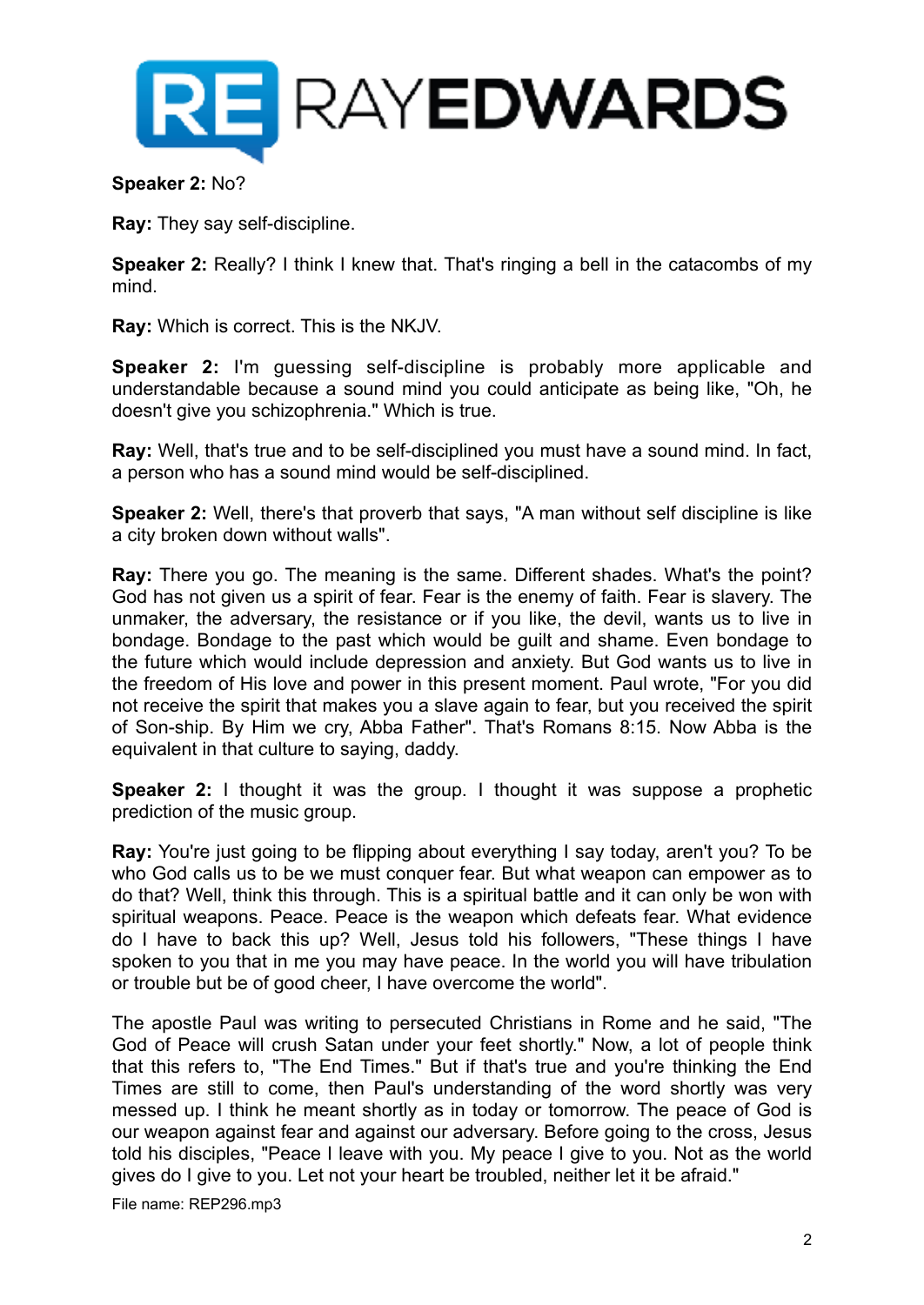

I think that is so clear we get confused by it. Fear is a natural response to danger or adversity. Peace is the supernatural response that God gives us through His grace. Just as Jesus has authority over the winds and the waves and over disease and over demons, He has authority over the storms in our life as well. He has authority over our doubts, our fears, our shame, our illnesses. 1st John 4:17 says, "As He is, so are we in this world." Let's think about how Jesus is right now. He's just fine. Jesus is just all right. He is now, "Seated in the heavenly places. Far above all principality and power and might and dominion and every name that His names probably in this age put also in that which is to come as for the book of Ephesians."

Doubts, depressions, anxiety, fear, and shame, are the weapons of our great enemy. Peace which has being given to us by Jesus, who now has authority over everything, peace is the weapon that defeats doubt, depression, anxiety, fear, shame, illness, adversity. Our job is simply to possess the peace that God has already provided for us today.

**Advertisement:** [music] Now. Simple hacks that make lives cheaper, easier, and faster. Ray's tip of the week.

**Ray:** Tip of the week. I've been doing a lot of photography and post photographic processing of late. I have just discovered something that's been around for a while. Adobe Lightroom for mobile. You can access, edit, organize, and share photos on your iPad, your iPhone, or even your Android device. You make changes to photos on your iPad for instance and those changes sync with Lightroom on your desktop, which is really cool. You can do some preliminary editing right on the spot or if you're travelling like I am, as this is being recorded, I haven't yet left for Hong Kong.

I will be going to Hong Kong and I plan to use this feature to do some pre-editing work on my photos that I take in Hong Kong before I get home. They'll sync up with Lightroom on my desktop so when I get back to my home computer or my office computer, I'll be able to finish up my editing of those pictures. This is really pretty awesome. One thing to note about this as much as I like it, you do need to be aware that if you want to do the syncing thing, you've got to have a Lightroom CC trial or paid Adobe Creative Cloud membership but you should have that anyway. Any business person worth their pepper should have a subscription to Creative Cloud.

**Advertisement:** [music] And now. Our feature presentation.

**Ray:** Okay, it's time for the Daniel J. Lewis portion of the show. You met Daniel at Social?

**Speaker 2:** Yes. Social Media Marketing World.

**Ray:** Are you guys hanging out for a while?

**Speaker 2:** Yes. Couple of times.

**Ray:** He was bummed that you weren't around for the interview.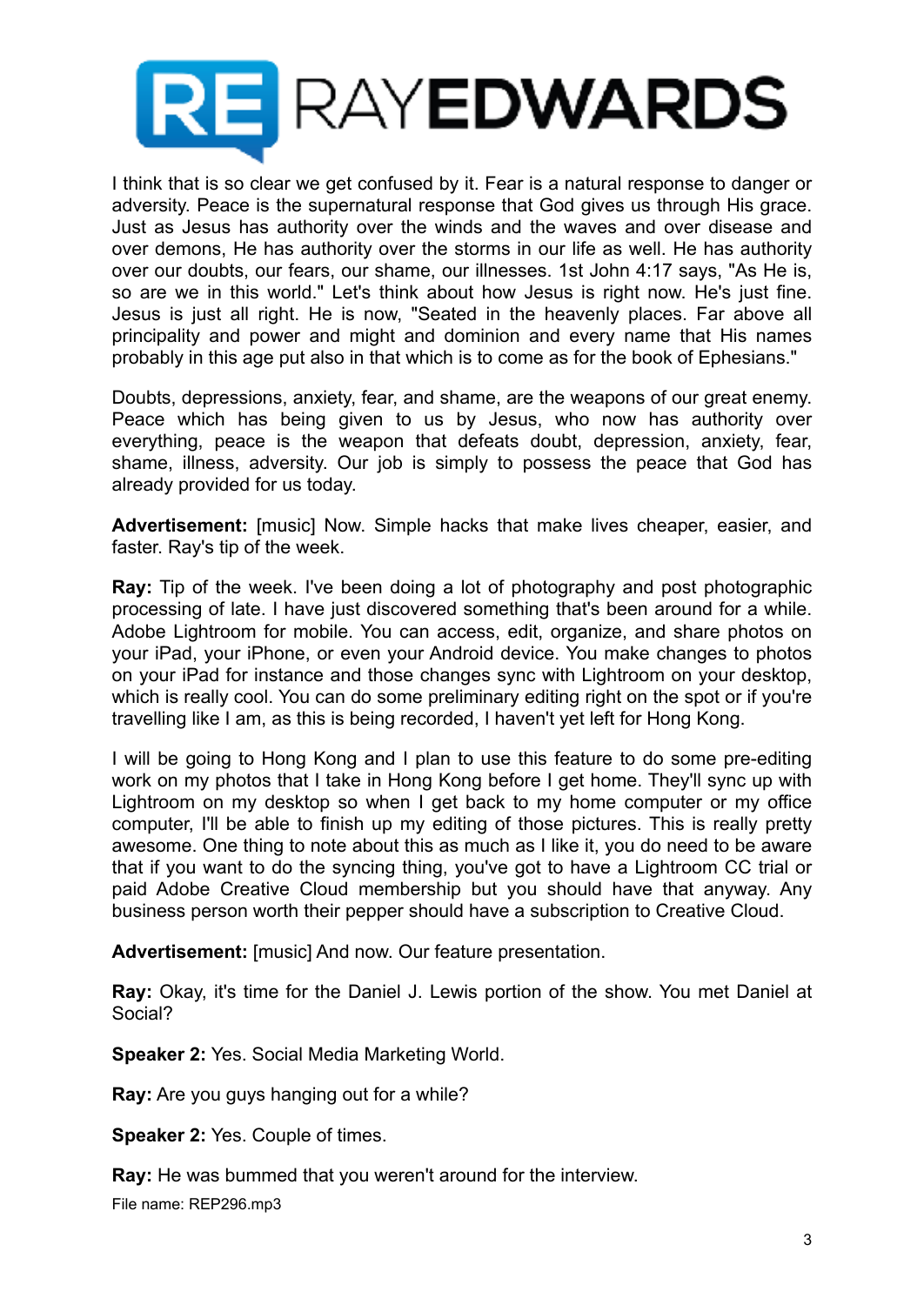

#### **Speaker 2:** Yes.

**Ray:** He asked about you.

**Speaker 2:** I had a last minute -- I can't remember what happened. I was going to be on the interview.

**Ray:** Yes there was some -- You had to help somebody or something, they called on the last minute.

**Speaker 2:** Yes. I can't remember.

**Ray:** Well, it was a good reason. Who is Daniel J. Lewis you may ask? He's an award-winning Podcaster. He helps other people improve their own Podcasts. He's a big believer in doing a Podcast to share your passion in finding success. He creates training resources, Podcasting tools. He has a tool called My Podcast Reviews which he reminded me that we have access to I forgot. He said, "Now when you do your methodological review show --

**Speaker 2:** He twitted us about that at one point.

**Ray:** -- you should use My Podcast Reviews to look at your reviews, it includes all your international reviews." I looked at it, I logged back in and it's so cool. We'll definitely be using that. He hosts a network of award nominated shows covering how to podcast clean comedy, and the number one unofficial Podcast for ABC's hit drama *Once Upon A Time.* He also writes about technology, productivity and entrepreneurship on his personal blog. Let's get right to the interview with Daniel J. Lewis. Daniel we started this conversation a long time ago.

**Daniel J. Lewis:** Yes. It was I think two years ago that you first said, "Hey, we need to have this conversation in the Podcast."

**Ray:** Two years later just like that, here we are.

**Daniel:** Persistence pays off.

**Ray:** I wrote a blog post about ways that I generate business and grow my business. I've talked about Podcasting being the most intimate of all mediums. It's not a new thing. Many people have said, "When people listen to your podcast, they'd literally have you in their head, because you're usually in earbuds." Something that I think people don't realize is how quickly having a podcast can move people from, "I never heard of you before" to, "Now, I'm willing to give you money." Because I've had numerous people purchased a \$5,000 or \$10,000 service or product from me and tell me, "I hadn't heard of you until two weeks ago. I listened to a whole bunch of podcast episodes then I just decided I wanted to do this."

**Daniel:** Oh, yes. I've had someone with the membership group that I run, someone listening to the Audacity to podcast, my podcast about podcasting for years, and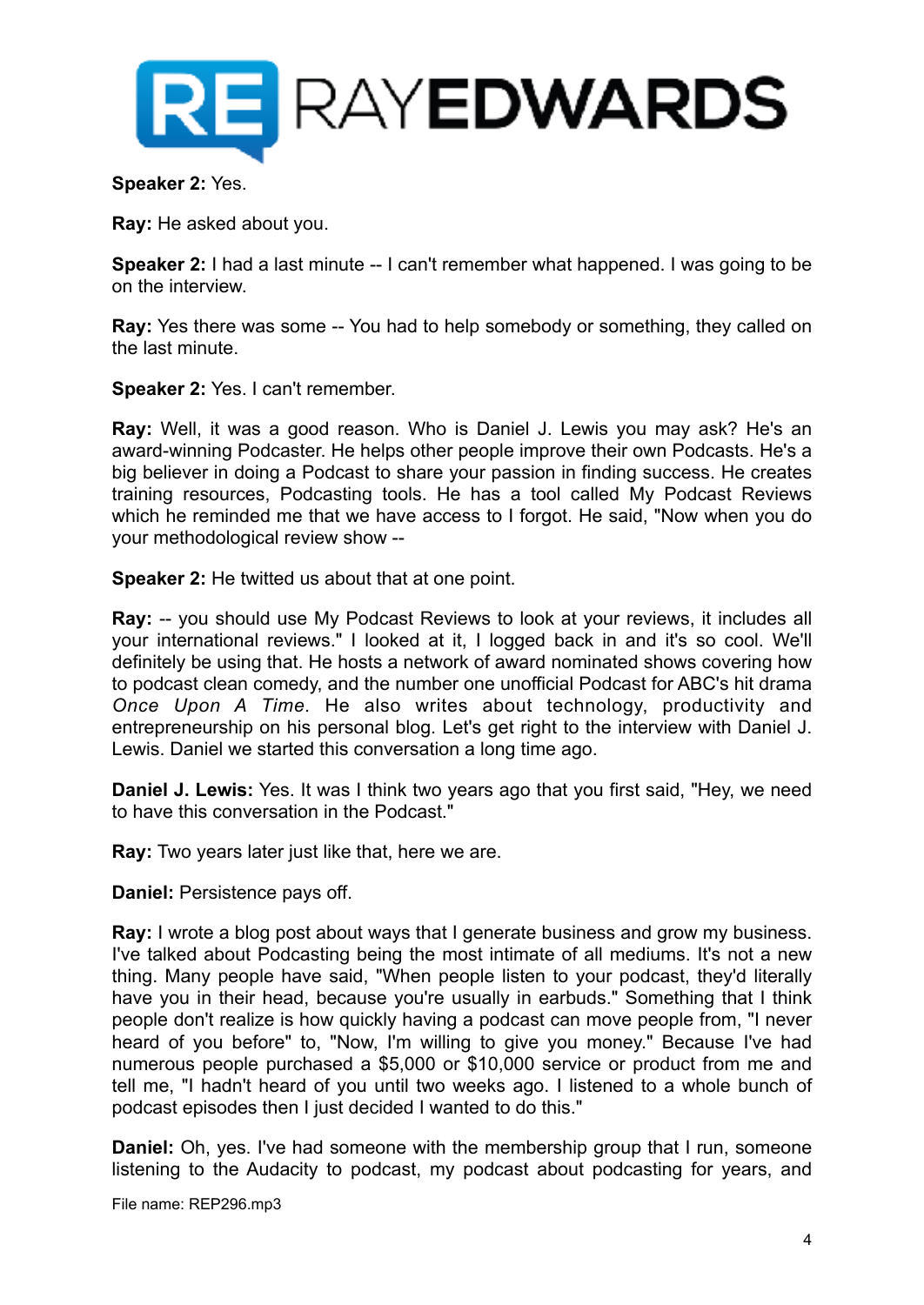

when I launched the membership, they said that they almost didn't care what it was that I was launching. They knew they wanted to buy it because they knew me from my podcast.

**Ray:** Yes and that is key, that phrase is something that I encounter a lot. People say, "I know you from your podcast." Even though we've all probably heard this before, it really takes a moment. It makes me step back when I'm at an event, and somebody just walks up and introduces themselves and asks things like, "Hey, how's Shawn's cat doing? Did you buy that new motor home yet?" Or they ask questions that theoretically they shouldn't know and I realized, "Oh, I've talked about that in the podcast and they've been listening."

**Daniel:** It's like you often talked about it in your own podcast, return to faithful listener too. It's a great way for people to know like entrust you, especially since in a podcast, they can hear your passion and they can hear how good you are at communicating the information. Whereas with the sentence, as you know with copy writing, you can perfect a sentence but you can't perfect the spoken word without it being noticeable at least.

**Ray:** Yes. That's so true. This kind of goes off the beaten path a little bit, but it triggers something I want to talk about for a moment or two. As a guy who helps people make their podcast better and you have a podcast about podcasting, you have sort of a meta view of this whole thing. What are some of the things that tick you off, like some of your pet peeves that when you hear it on the podcast you just think, "No, don't do that."

**Daniel:** Asking for too much at the beginning of the podcast. You all hear this quite often with the podcasters where the first several minutes of their podcast episodes will be their sponsors and then it will be the calls to action and then asking for ratings and reviews. Then after they get done with all of these call to action, then they'll probably have some kind of small talk which is unrelated to the podcast, and never actually get into the content or even let you know what content is coming so why should you stick around. That's a thing that really bugs me.

Now, there are, I think, entertainment focused podcast where the small talk is fine, but if I'm going to a podcast to listen to the five ways to make your podcast stand out, I want to hear more about that before I hear a call to action or before I hear any kind of stuff about your dog or something like that. That's where I think, really separates the professional style podcasters from the amateur style and I'm not saying what microphone or what you actually do with your podcasts separates you. It's how you approach it. You have to deliver on that promise, what are people coming to you for?

**Ray:** Yes. There are podcasts that I like, that I learned this trick from Cliff Ravenscraft. I pretty much know how many times I have to hit the fast forward button to get past all that stuff and get to the meat.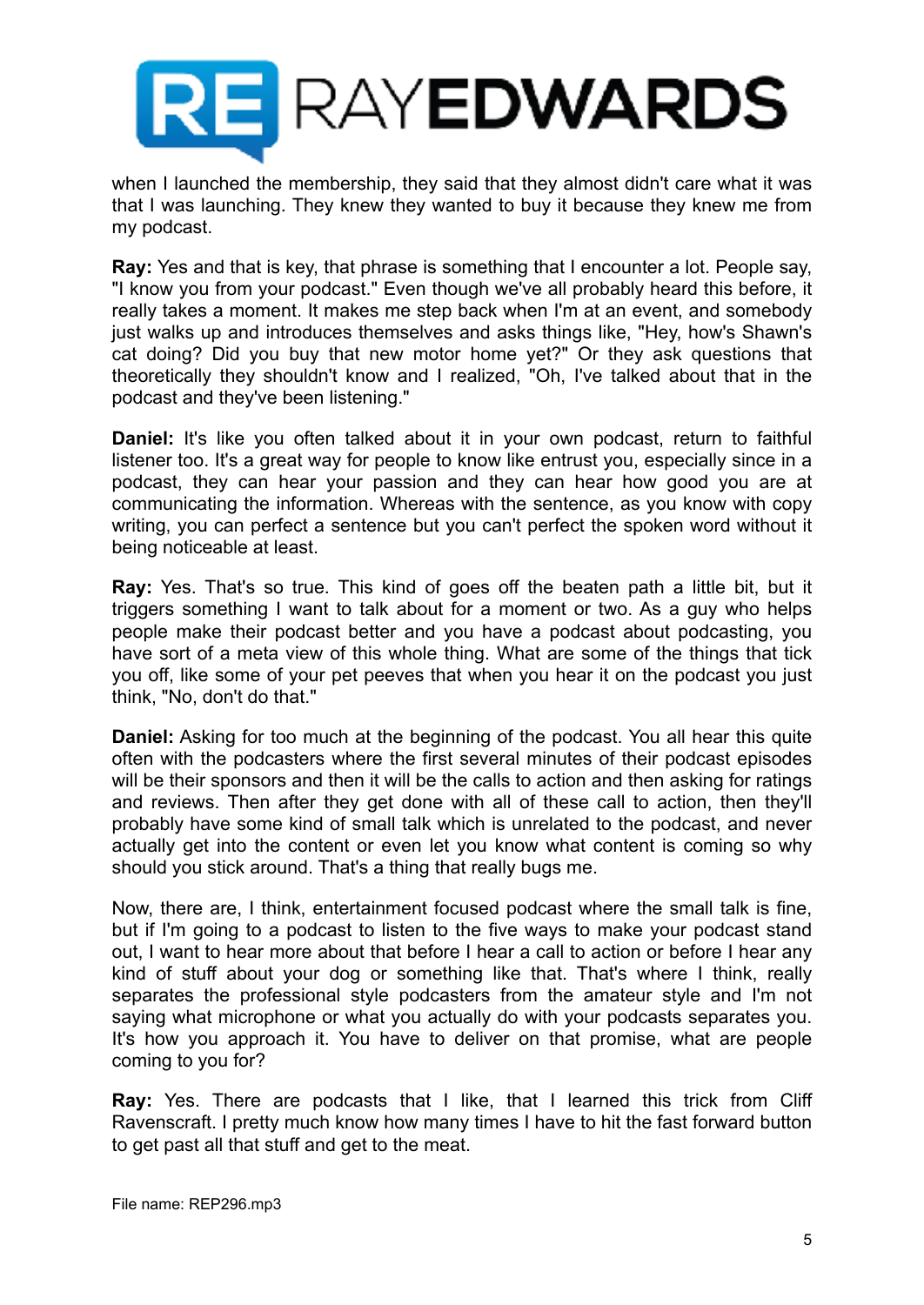

**Daniel:** Yes, and when you do that too much, you're training your audience to skip your content and that's, whatever sponsors you have, you're audience may not hear and then you're cheating your sponsors anyway.

**Ray:** Yes, for sure. We haven't had sponsors. I'm not totally dead set against it like I used to be, but we're not pursuing it right now. We haven't had sponsors. We started out doing all that stuff in the beginning and pretty quickly I got feedback from people saying, "I would really like to hear some actual content before you start making your announcements and talking about your Avanson. I try to earn the right to talk about those things before I talk about them.

**Daniel:** Yes. Give them a reason to keep listening. Give them what you promised them and then that sense of reciprocity comes in.

**Ray:** Since we're doing an interview, what about interview podcast? What is your pet peeve that you have with interview podcast?

**Daniel:** When the interview starts off with getting to know you information, because if I don't know the guest, this sounds so mean, but I don't care about them. At least not yet. I want to hear that information first that they are the expert on and then later I'm curious about, "How did you get into this? Or what do you do in your business? Or that kind of thing shifted later. There have actually been interviews-- I don't do interviews that often, but the few that I have, I remember a couple of times putting that at the beginning of the interview. Because it's that icebreaker conversation. I felt like the experience of listening to the interview flowed much better by simply editing that, and moving that to the very end as one as the way that conversation took place supported that.

**Ray:** I agree. One of my pet peeves with interview podcasts, is when the interviewer won't shut up and let the interviewee talk.

**Daniel:** [laughs] Yes. That happens far too often.

**Ray:** Notice how I was pausing to let you talk.

**Daniel:** Yes. I'm okay with awkward silence because I know all of this can be edited.

**Ray:** I'm just being very conscious of living up to what I just said. Something that I wanted to talk about specifically, that you and I had discussed, was SEO for podcasters. This is something that I admit I've not been super great about doing which is weird because I'm a copywriter. You;d think I would know better, but could you read us in on what the value, why we should care as podcasters about SEO?

**Daniel:** SEO or Search Engine Optimization. Many people think this is optimizing your content for search engines, and that's what its name implies. There is a piece of that, but the most important approach to SEO is to get the right content in front of the right people at the right time. You're not optimizing your content for search engines, you're optimizing your content for humans who use search engines. For SEO for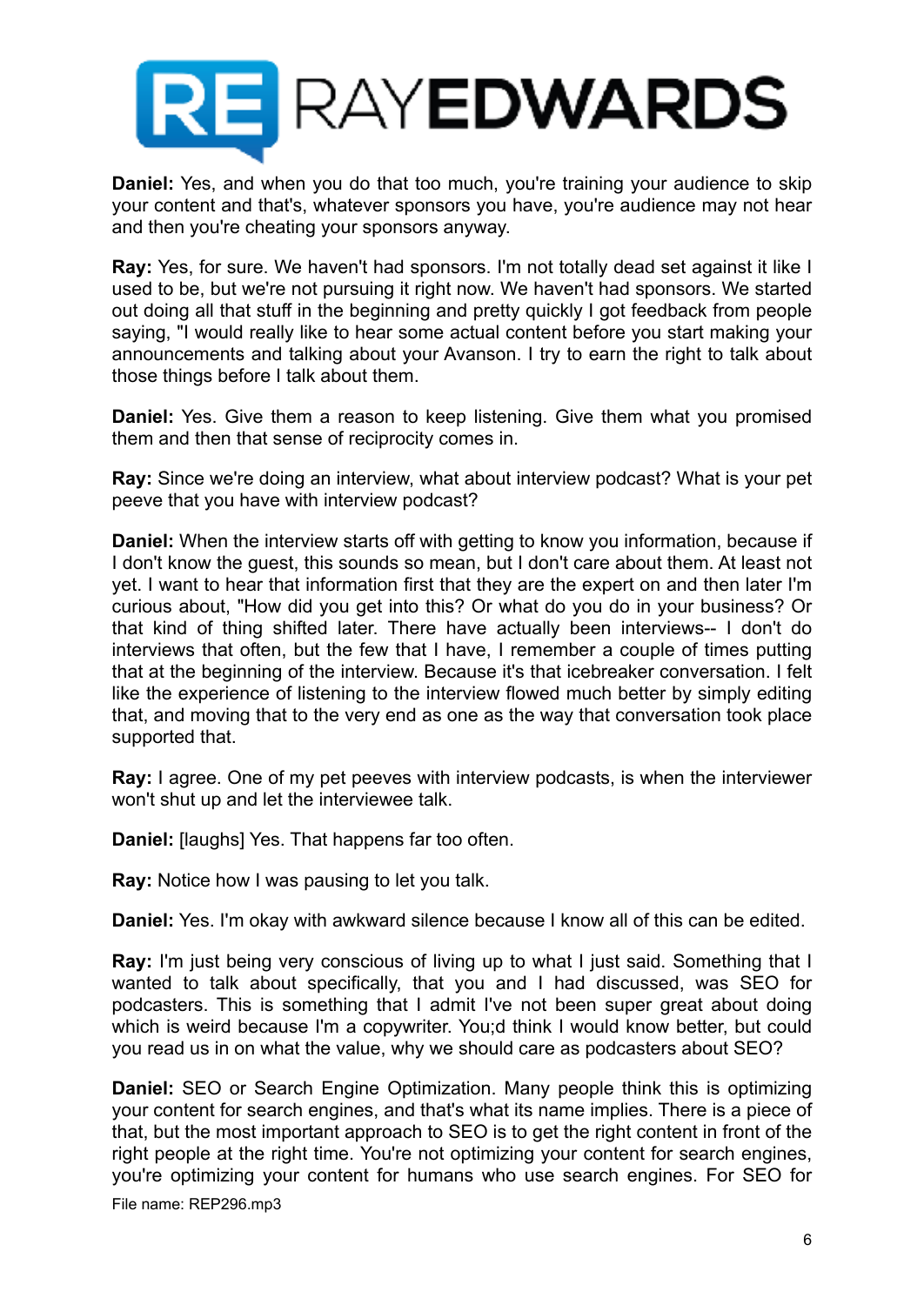

podcasters, it's about making sure your podcast appears when it should appear if someone is searching for copywriting podcast.

Well, the Ray Edwards podcast better appear really high in the search results. I know you're probably tempted to check that right now. It could be something else. Whatever your industry or topic is that your podcast is about, you want to appear in relevant search results for that, as well as of course by your name and the kinds of things that you cover. If someone searches for, "How to improve my podcast," I want certain episodes of *The Audacity to Podcast,* to appear high on that list.

Or if they want to search for other specific things, podcast SEO is one of those things that ironically and a very meta level, the audacity to podcast and the SEO content I've created ranks well for SEO for podcast. With podcasting, the main thing that sets apart podcast SEO from typical blog SEO is with the podcast, you are speaking the content whether you have an audio podcast of a video podcast.

At this time, search engines don't really index audio or video or basically spoken word content. At some day in the future, I'm sure they will do that automatically. I know you can enable automatic captions and certain things like that, but just search YouTube for caption fail, and you'll see how bad some of the automatic transcriptions can be. You don't want to rely on the strength of automated transcriptions for your Search Engine Optimization for your podcast.

You have to write stuff to go along with the content. It needs to be good content. That's why transcriptions, I call transcriptions the lazy man's approach to bad show notes. Because transcriptions are a lot of words, not very good content. Ray, if you're going to write a page of content, a sales letter, about how long does that take you to write that?

**Ray:** A page? Well, it varies. I'm hesitant to give an answer, but it takes longer than it would take me to speak out a page with a transcription. But what I write would be a lot better.

**Daniel:** Exactly. There's so much more value and thought and strategy behind the writing, than there is behind the speaking. That's not to say that the speaking is not valuable. When we're listening to someone speak, we forgive a lot of things. Just for example, if you say their, they're, and there, you don't know which one was which between the different versions of that sound of different words. But in writing, you have to be careful to get the exact one in the right place.

Writing presents better value for these search engines to be able to find your content. Writing specialized content to go along with your podcast. Instead of a transcription, I suggest that people write their content as if it was a blog post. Yes, you may say things differently, that's fine. But it's more consumable content. It's higher quality, and it's even more accessible. That's a big benefit with Search Engine Optimization, is it makes your content accessible to those with any kind of impairment or handicap. You are improving, not only the marketing and availability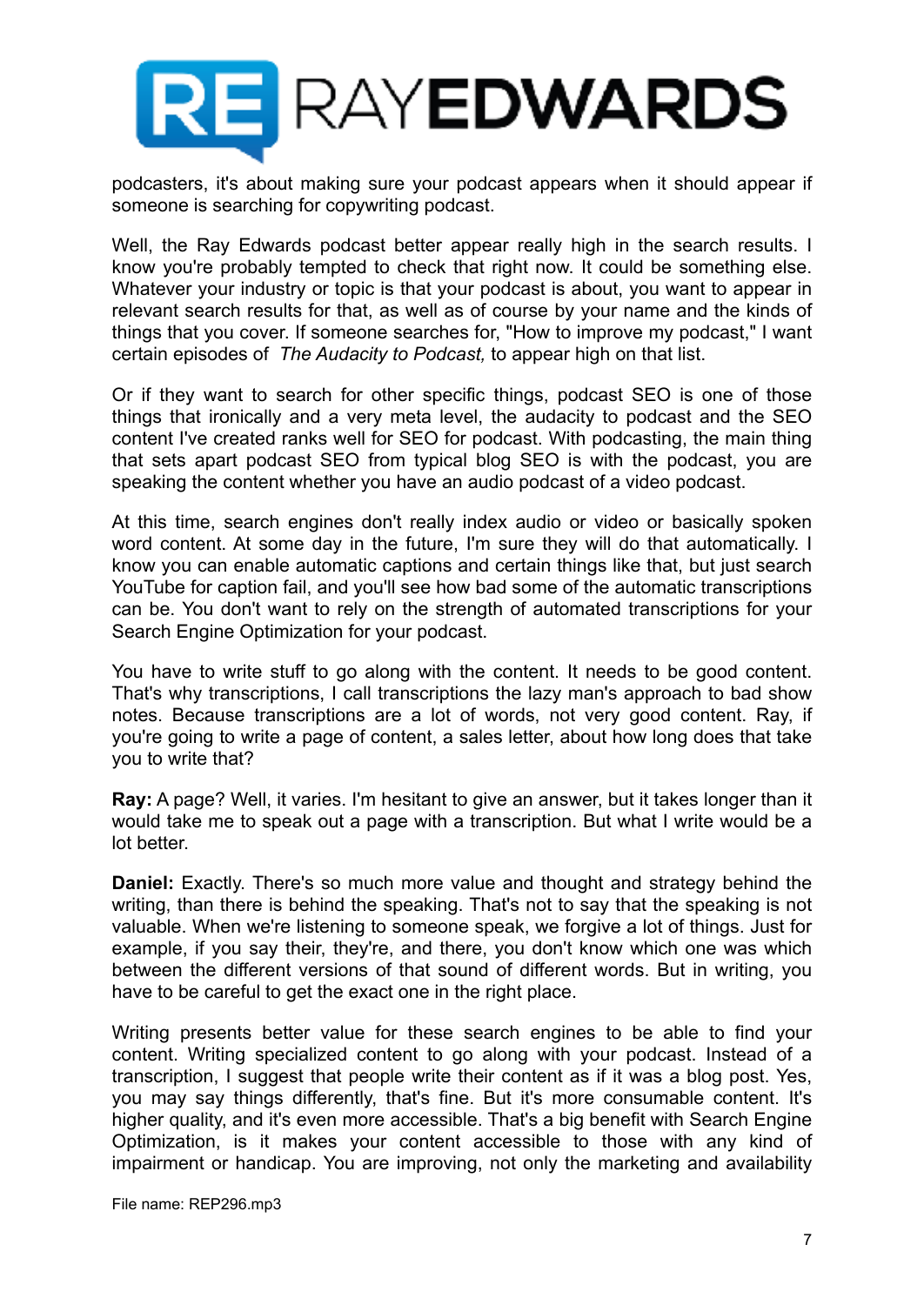

and findability of your podcast, but it's also a great way to help you improve the content of your podcast itself.

**Ray:** Interesting. Your ranking in the search engines, based on what people are searching for, improves by virtue of you being of greater service to your audience.

**Daniel:** Exactly. Because these search engines are almost a creepy thing, but they're becoming increasingly human-like. After all, that's what we want. When we go to a search engine, we want it to show us the right result, the result we want. In order for it to do that, it has to be more human-like in its algorithms so it starts prioritizing the kinds of things that humans prioritize. Like a fast website, a secure website.

A website that has the content high up on the page or website that doesn't interfere with your experience. A website that has high quality content in all the algorithms that go into figuring out what high quality written content is. They know that if there are two articles, but one is written really well and the other is written really poorly and even though they're both about the exact same subject, search engines will learn to rank the higher quality content better. That's why you want your written content to be higher quality. That makes it rank better because of its quality.

**Ray:** Daniel, that seems like a lot of work.

**Daniel:** [laughs] It can seem that way. That's why a lot of people are tempted to go toward transcriptions because, like I said, it is the lazy man's way, or lazy woman's way if you want to be fully universal there, to get bad show notes. You can spend less time writing quality show notes than you would spend editing a transcript to become good. Show notes don't have to be every single thing you say. Your show notes could be your outline with a paragraph or few sentences underneath each heading.

That's high quality content. It's very consumable. Yes, that paragraph may not represent absolutely everything you said in your podcast, but it represents it well enough so that you rank well for that content. Anyone coming to your site can read and consume the basic idea from your show notes.

**Ray:** What are some hints or tips for, if you we're just sitting down with me and saying, "Okay, Ray, here's what I would suggest you do to write better show notes for your podcast," what would you tell me to do?

**Daniel:** The most important thing is to answer the question that your audience might be asking and that is, "What was that blank?" If you give a list in your podcast, your audience might be thinking, "What was that list of things?" That needs to be in your show notes. If you are sharing some tips, those basic ideas need to be in your show notes. You mention a link, a resource, a guest, a book, anything like that. Those need to be in your show notes, but writing in a way that's consumable. It doesn't have to be extremely thorough.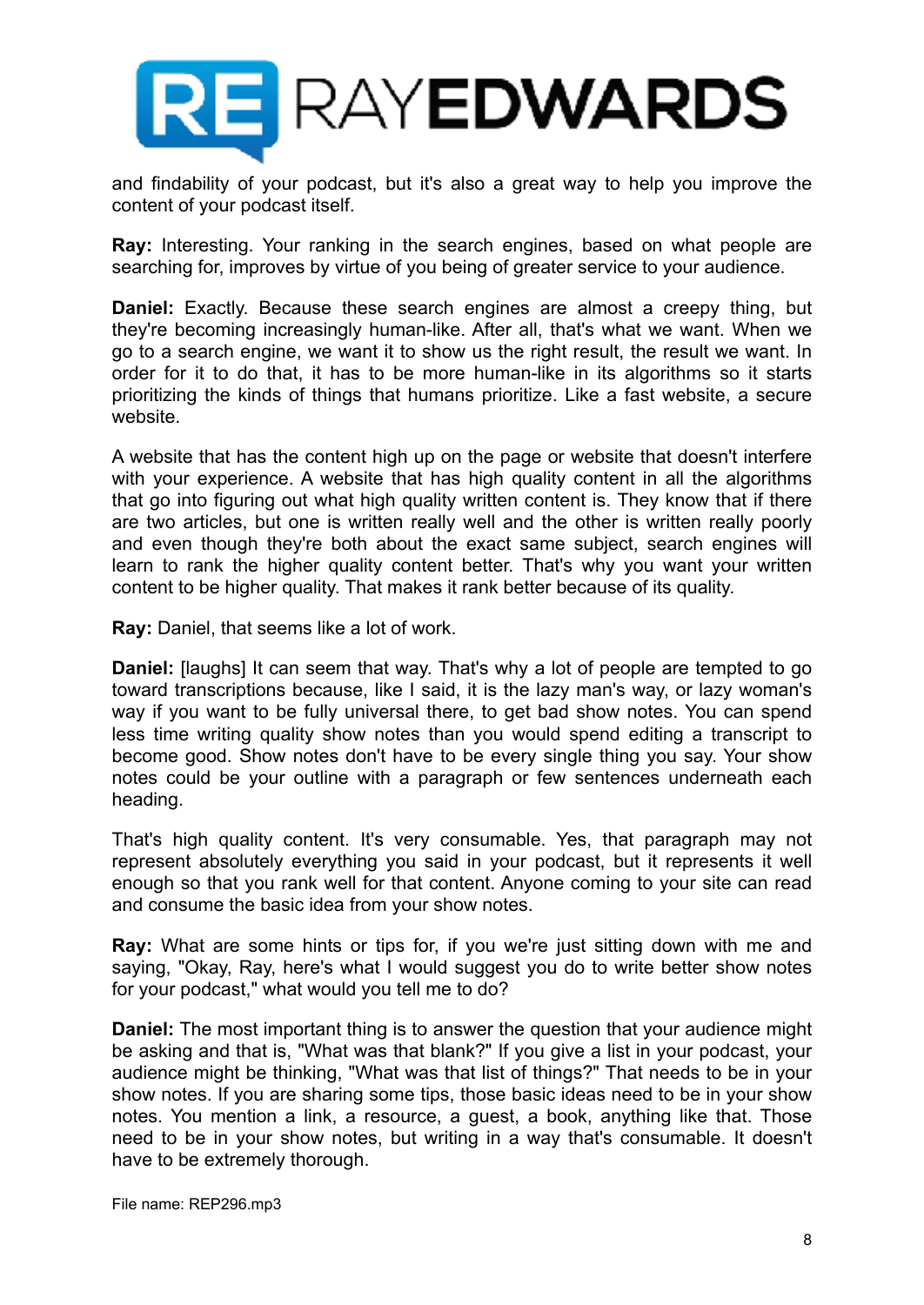

You're writing the content but then the most important text for search engines is your title. Your title for your individual episode, which would also be for your blog post that goes along with it, as well as the title of your overall show. Across all of the podcast apps, your show titles are searchable and across many of the podcast apps, the author tag is searchable. In fact, there are many different apps that search different ways. Like, Apple Podcast, Google Play Music, Stitcher, Overcast, Castro. A bunch of things like that.

If you want to see a quick cheat sheet on what fields each of these apps search for, then if you go to theaudacitytopodcast.com/rayseo, I'll give you a free cheat sheet over there that shows you what fields each of these apps search. Going back then to your titles, think about first, your overall show title. For example, I have a podcast called, *The Ramen Noodle*. It's the first podcast I ever launched in 2007. It's currently on Hiatus. Ray, what would you think *The Ramen Noodle* is about as a podcast?

**Ray:** I don't know, so I'll be interested to see how accurate I am. I would guess it's a podcast for college students who are trying to get by on very little money.

**Daniel:** Absolutely not. [laughs] It's a clean comedy podcast, but you don't get that from the title. You might hear *The Ramen Noodle* and you might chuckle at it so it kind of makes sense when I say clean comedy. It originally started when I was a bachelor living on ramen noodles. Since then it's transitioned into more of this idea of #adulting. We were talking about #adulting before that was a thing. But people don't go into iTunes thinking, "I want to find a family-friendly clean comedy podcast. What should I search for? I know. I'll search for *The Ramen Noodle*." That doesn't happen. [laughs]

#### **Ray:** No.

**Daniel:** What they would search for is, clean comedy podcast, or family-friendly podcast, something like that. For the overall title of the show, the podcast, we extend it by adding a tag line. This is really helpful if the title of your show doesn't make your subject immediately obvious like *The Ramen Noodle*, it doesn't. The title, as it appears in the podcast apps, is, the ramen noodle - family friendly, clean comedy podcast.

Now, when someone's searches for clean comedy podcast, or family-friendly comedy, they'll find the podcast. We have another podcast on our network that's about the TV show *Agents of Shield* and the whole Marvel cinematic universe. The podcast is called *Welcome to Level Seven*. For some people, they may know why it's called that. But no one will search for that, so we extended the title to Welcome to Level Seven - Marvels Agents of Shield Fan podcast or something like that.

You're extending that out, and that makes your overall show much more findable. You don't want to get spammy with that. With all of these stuff that I tell you, and the stuff that's available in the SEO cheat sheet, and these things that you'll learn, with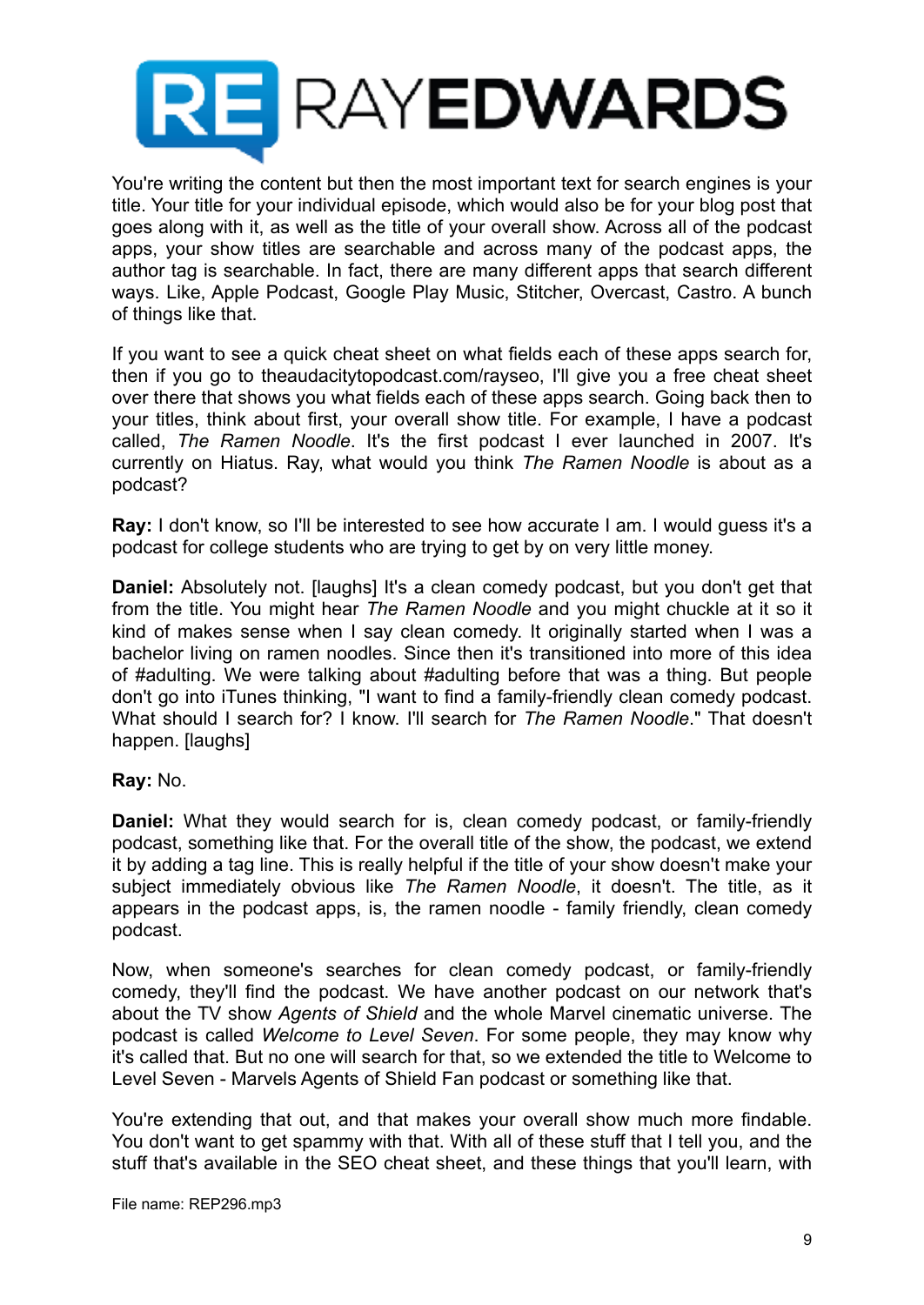

great power comes great responsibility, *Spiderman*. Don't abuse these things. Apple and other podcast apps will actually blacklist your podcast, or lower its ranking if they see you spamming these tags with irrelevant things or trying too hard or putting other people's names in these things.

Don't stuff it to say like, "The Ray Edwards podcast, copywriting, marketing, sales, training affiliates, blah, blah, blah, blah, blah," and 20 other keywords. That's too much. Maybe a couple of keywords in there is okay. Make it more, think of it like a tag line. Not that you're just trying to stuff in all kinds of keywords. Your title for your overall show is important. Your individual title for each individual episode is also important because by default the title is what shares out on social media.

It's what shows up first in podcast apps. It's what displays largest on the website. That title needs to make sense as well. Now, entertainment podcast can get away with some cute titles. If you're doing any kind of educational, inspirational podcast where you're focused on certain topics and you want people to know what those topics are, you need to communicate that in the title. Instead of the title being something like, "My day at the office", it could be something like, "How to be awesome at your office job".

That communicates what the episode is about. Those titles also need to have the main content, front loaded in the title. That instead of it being like, "the audacity to podcast episode 200 SEO tips for podcasters," it would be instead, "SEO tips for podcasters," then the extra information at the end. Try to avoid patterns in the beginning because that title is the most important text for your episode as well as your overall show title.

Many other podcast apps search other tags that come from your RSS feed, like a common one is your author tag. This would be, well, the name of who creates the podcast. Now, this is not the place to put in your guest names. I'd like to say, "Daniel J. Lewis interviews, Ray Edwards, and Cliff Ravenscraft, and John Lee Dumas, and Pat Flynn, and Chris Brogan," and that kind of thing. No. Because those other names are not actually creators of your podcast.

I'm the creator of the podcast. You're the creator of your podcast, so your name should be in there first. The only other names that should be in there are your cohosts. You can, though, give yourself a personal tag line. Like what would you consider yourself the title to be for your own show? That's the tag line that could go in there. For example, with the audacity to podcast, I could say, "Podcasting expert," or, "How to podcast trainer or instructor," something like that.

Like Ray, for your show, I'm looking in Apple podcast right now and I see that it simply says, "Ray Edwards." You could put in there, "Ray Edwards and Sean Edwards." Or you could put in there, "Ray Edwards, Copywriting Expert," or something like that. It's a simple tag line, but it does help your searchability in Apple podcast, and in actually most of the podcast apps search that show author. Just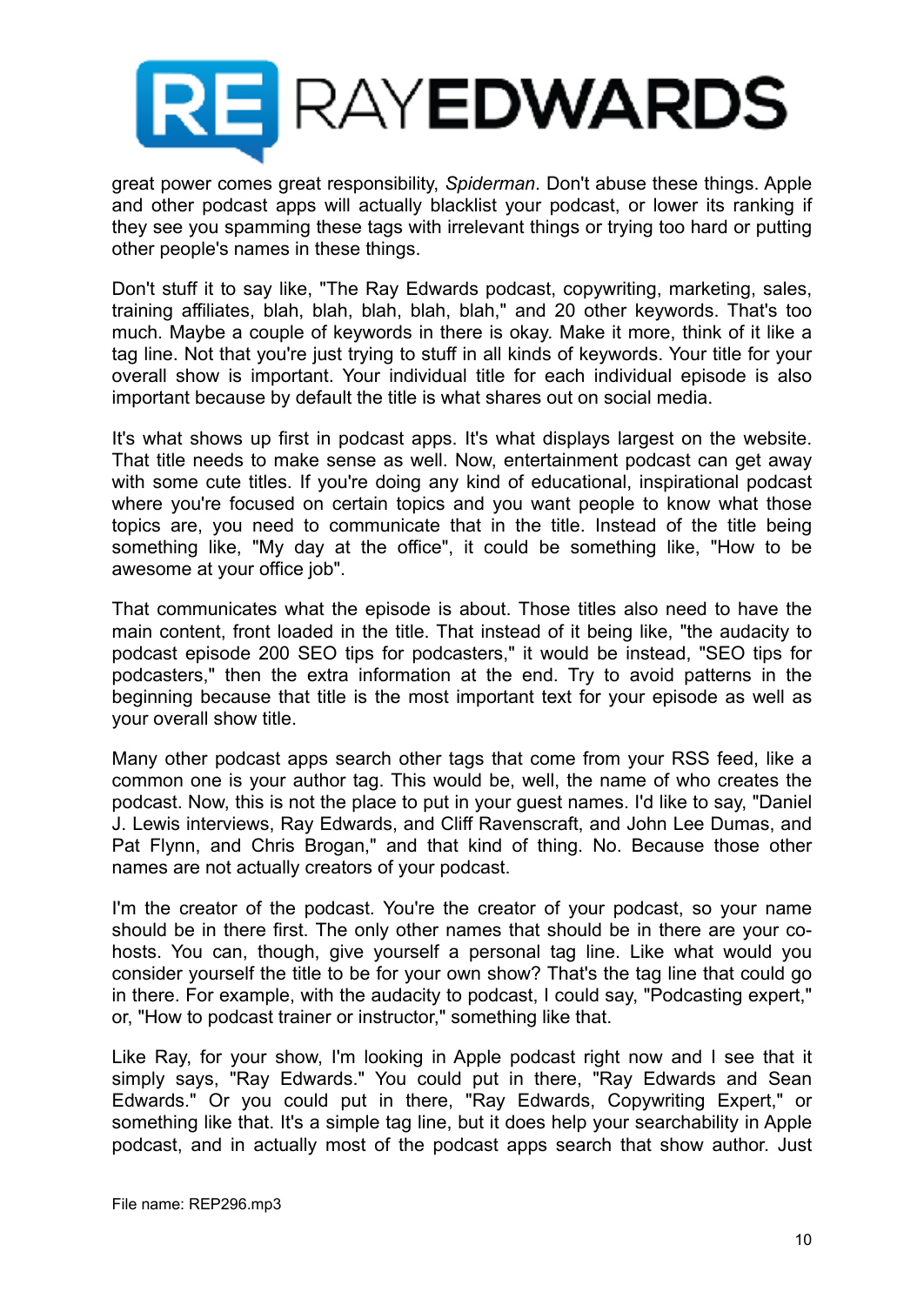

please do not spam that tag. Put in only the actual hosts names, no one else's names.

**Ray:** Dude I've got some work to do.

#### **Daniel:** [laughs]

**Ray:** This sounds like it could be an answer to a question that I get a lot though I am not a podcasting expert, but people ask me, "How do I get an audience for my podcast? Just because I put it out there doesn't mean anybody's going to listen," but if what you're saying is accurate and people, I know that I go searching on iTunes every now and then for I want a podcast about a certain topic. I took up photography a couple of years ago and I went crazy on looking for podcast about photography. What did I do? I went to iTunes and I typed in photography. Based on that, even if you're just starting out, this is a great place to start growing your audience, am I right?

**Daniel:** Exactly. Now, there are the cases where it's not that *Field of Dreams* advice, "If you build it, he will come," which is the actual quote from the movie. I know that you guys have talked about that before. But, there is an aspect to that where it's more like a combination of making the right show at the right time. You think about the TV shows that are very popular right now, if you make a podcast about one of those very popular TV shows, then your podcast is more likely to be found because many people know that **[unintelligible 00:31:23]** podcast are big thing right now so they'll go in to their podcast apps and search for podcasts about that TV show or they'll often search for episodes of that show that they can watch and they'll find your podcast listed among the search results.

That's where part of the luck comes in but it's still, it's intentional luck so it's not really pure of luck. You are choosing a show that's popular and that people are searching for. If instead you wanted to do the Andy Griffith Fan podcast, not many people are going to find that because they're not going to think that there's an Andy Griffith podcast out there. And there are Andy Griffith podcasts out there, but they have to work their marketing in different areas. They can't simply rely on their searchability, and for podcasters, you also can't rely on your findability as well. You have to go out there but in the process, make sure your process is findable.

**Ray:** Wow. Okay, so, where do we go again to get the cheat sheet to your offering?

**Daniel:** Go to the theaudacitytopodcast.com/rayseo and it lists the different fields that the different app search. For example, most people will tell you that iTunes and Apple podcast searches three fields, your show title, your show author, and your episode titles. Well guess what, it actually searches four fields. You have to look at that cheat sheet to see what that fourth field is. Or some people will say, your podcast descriptions, your episode descriptions and your show level descriptions don't matter in search, well they actually do for certain apps. Go to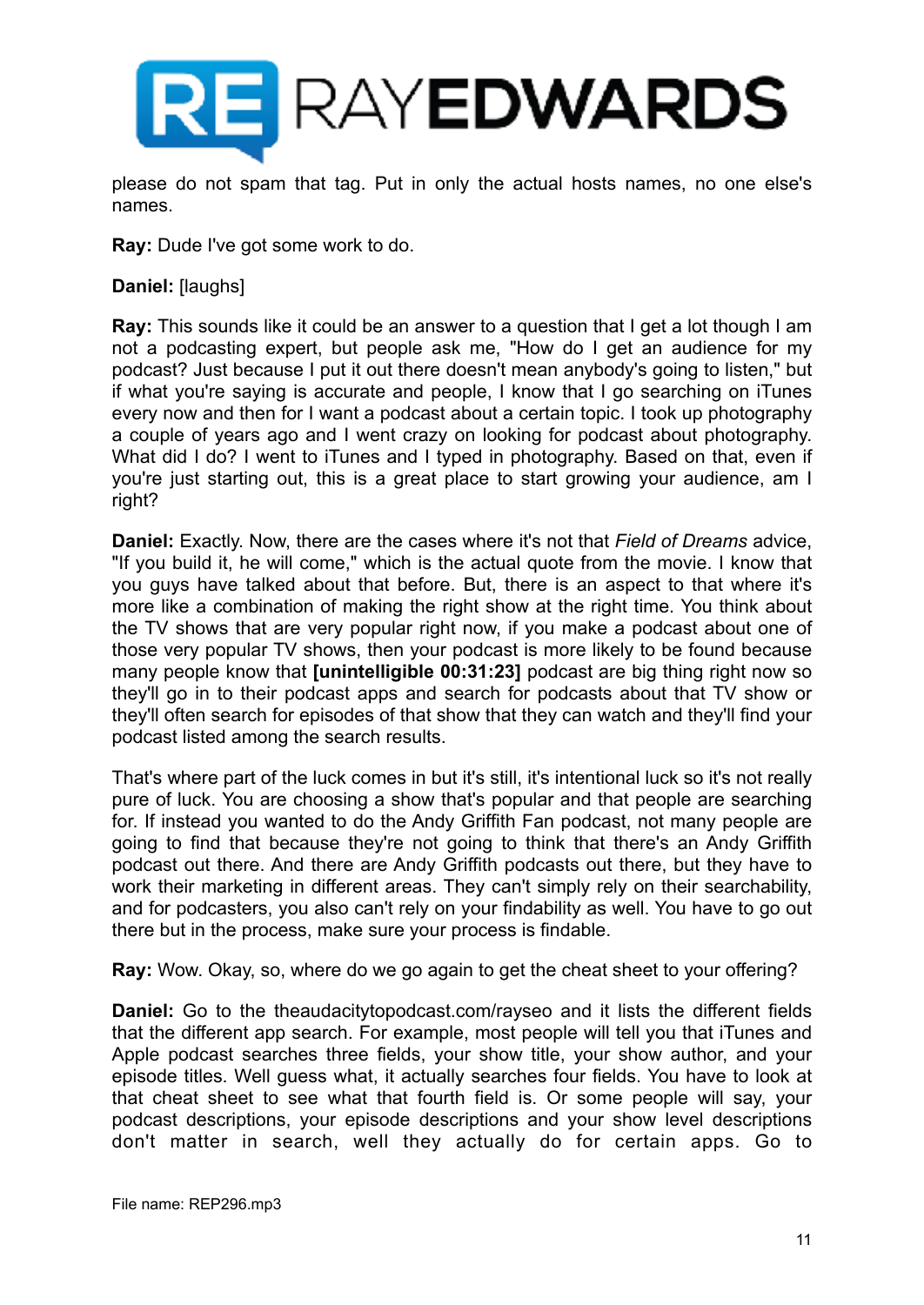

theaudacitytopodcast.com/rayseo to see those list of it. Some of the most popular apps and what they search.

**Ray:** This has been so helpful. If people want to connect with you and hear more about what you know about podcasting which is a lot, where do they find you online?

**Daniel:** The best place is to go to theaudacitytopodcast.com, that's my podcast about podcasting and that links to my social profiles and the other products and services that I offer, like the complete SEO for Podcasters' course or the podcasters society membership, but everything is there at that one website, theaudacitytopodcast.com.

**Ray:** Now, what's the society? Tell me about that.

**Daniel:** Podcasters' Society is my main focus in my business and that is helping people make amazing podcasts. I love seeing people launch new podcast but I discovered a few years ago that I'm actually more passionate about helping people improve the podcasts that they make. That's why I made the SEO for podcasters course, I want to help people improve that. Improve their content and findability. The society is a membership where people get access to things like the courses I create, the SEO, the **[unintelligible 00:34:16]** course, the how to improve your podcast course and other things. They get access to that stuff for free instead of having to purchase it individually.

But they also get access to the smaller tutorials that are specific to certain ideas and concepts that I don't make those available anywhere else. They get access to experts like me and others who will help you improve your podcast, help you position your podcast to be sponsored, to understand your affiliate marketing and promotion with your own podcast better so you're connecting with other podcasters who want to improve. This is not at all for people who haven't launched their podcast yet because in fact, our requirement is you must have already launched a podcast in iTunes.

We require you to give a link to that in the registration, so that we are on a much of the level playing field that we've already launched so the conversations are no longer, "How do I get in to iTunes?", it's more about, "How do I get better at what I'm doing? How do I rank better? How do I engage with my audience better? How do I monetize my podcast better? How do I use my hobby podcast to open new opportunities for me better?" That's what it's about Podcasters' Society.

**Ray:** When I was in the radio broadcasting business, which I did for 26 years, I, for a long time, I coached the on-year talent. Many people call them Disc Jockeys, but a lot of them were talk radio hosts so they weren't really DJs, but this is of an area focus that I spent a lot of time on. I was helping them make their show better so that people would more frequently listen and that they would listen longer when they did listen, and they would build more loyalty for that show or that host.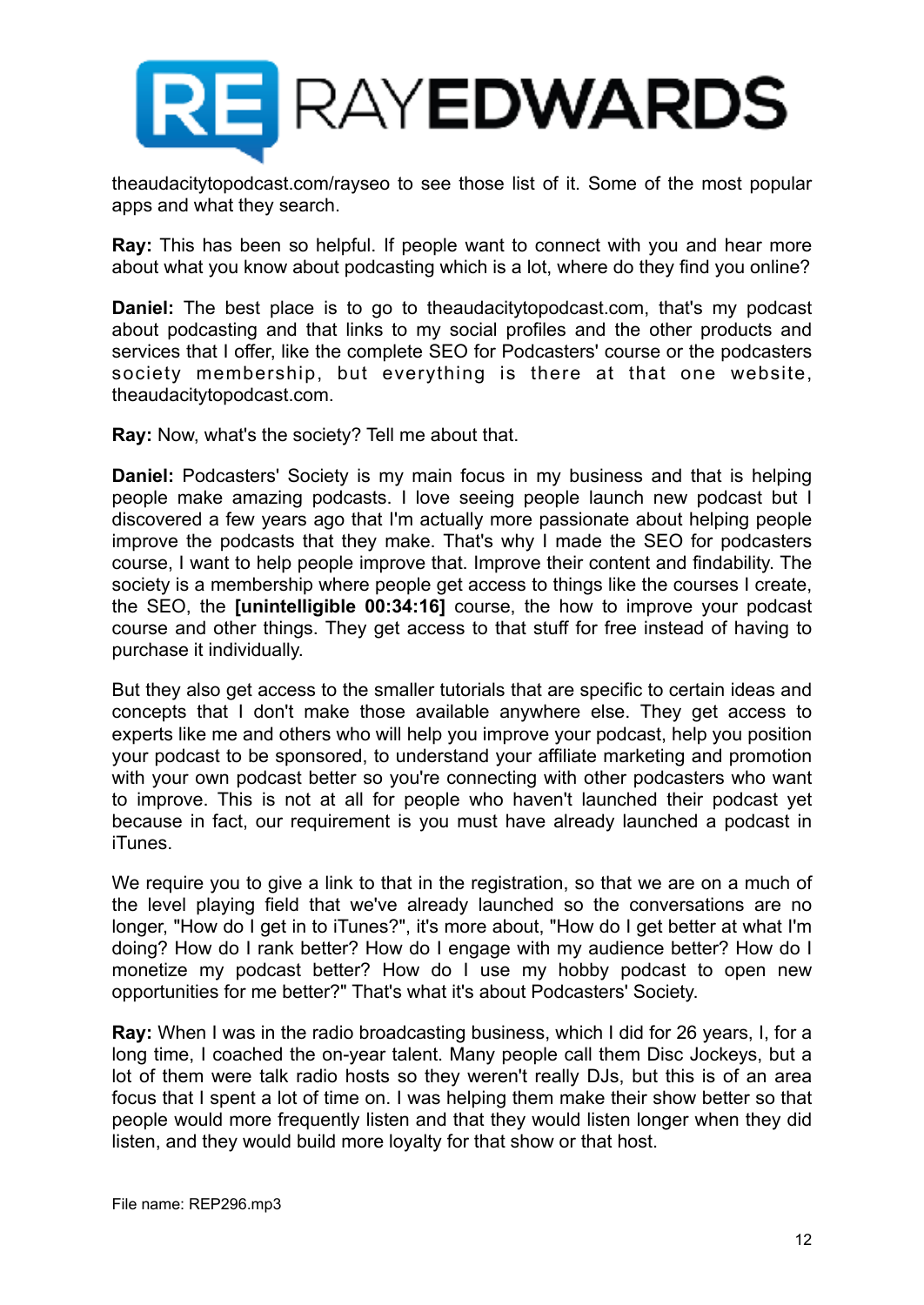

What I have seen lacking in the podcasting world, is an emphasize on that. I'm like-- We call those sessions that I would do with the air talent, we call them airchecks. We listen back the recording and we'd coach them on, "Well, this is how you might have done that in way that would make your show better." I think there's a real poverty of that kind of thinking in the world of podcasting, so I'm super excited about what you are doing here.

**Daniel:** Thank you. Now, there's something I think, there might be an opposition people have in their minds to all of these SEO advice I've given, because it's about writing better copies or, hey, if you want to learn how to write better copy, I believe there's a great book about that out there.

**Ray:** [laughs]

**Daniel:** By some guy I know.

**Ray:** Yes.

**Daniel:** But you may be thinking, "If I write better copy to go along with my podcast, then won't people read that instead of listen to my podcast?" Here's my answer, "Yes, they may," and that's a good thing because, think about this. Would you rather have someone come to your podcast, thinking it's exactly the information they need, but then they see they have to listen an hour-long podcast and they leave, or would you rather them come to your podcast, get the information they need from your show notes and thus, get the information from you, so you have served them, they see your site as a provider of quality information and they got it from you and they stuck around?

**Ray:** Yes.

**Daniel:** Which would you rather have?

**Ray:** That makes total sense. I'm curious what you think about this. We just started doing this recently in our show notes. We indexed what we think are the most interesting segments in the podcast and give a time code so that people can go right to, if they want to hear the section on SEO for podcasts, they can go right to that section if they want to. They can skip everything else. What do you think about that?

**Daniel:** Yes, that's a great thing to do especially with some podcast players, like the Simple Podcast Press Plugin, which can be an add-on to PowerPress or you can use it do other cool automated things, but when you're writing in WordPress and you put in time codes, it can link those to the player, so if someone's on your website reading your show notes, they can click on that and it jumps them to that position on your web player.

## **Ray:** What?

## **Daniel:** Yes.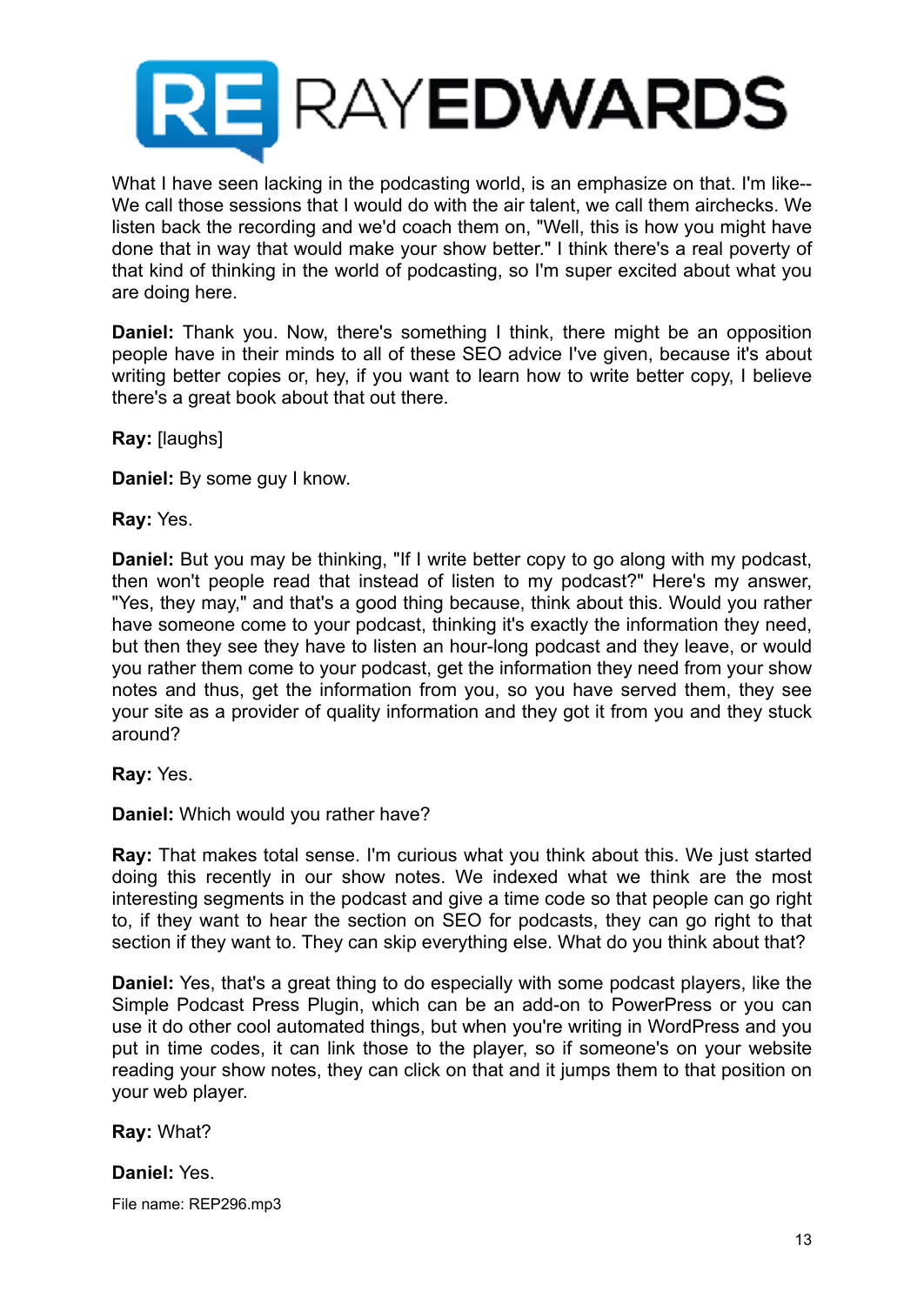

**Ray:** That's crazy.

**Daniel:** And it can even integrate with **[unintelligible 00:38:17]** player which is what I see you use on your site, the Smart Podcast Player.

**Ray:** I didn't even know that.

**Daniel:** Yes. The other cool thing is that some podcast apps like Overcast, which is probably the number two podcast app on iRest right now, I believe it is still number two and stays there according to what Rob Walch from Libsyn shares often, but the Overcast app will recognize time codes inside of the notes. You don't even have to use a fancy plugin or anything like that, so your notes Ray, as they show up on your blog post, if those same notes are also showing up on Overcast, it's really easy for people to tap on that time code if they see your notes in their app, and it jumps directly to that spot in the player.

**Ray:** That is insane. I had no idea. I'm opening up Overcast right now. I shouldn't be doing that, I should be paying attention to what we're talking about.

**Daniel:** [laughs]

**Ray:** You got my curiosity up.

**Daniel:** Yes, I use it sometimes for those podcast that do have too much fluff at the beginning but they have the time codes inside of their notes, it makes it really easy for me to then skip all of the fluff and jump to the content I'm interested in. Or for those people who have already heard the episode and want to go back and consume just that one point or needed that refresher, it's really easy for them to either read the show notes and get the information they needed or know exactly where they needed to jump to in the podcast.

**Ray:** Yes. For me, that was what triggered this idea because I listen to Tim Ferriss' podcast, I'll do it when I'm on bike ride, or running, or something like that, and I hear him mention something and then later I want to go back and I think, "That thing he talked about, what was that book?" I noticed he was putting this index at the content and I thought, "That is super helpful."

**Daniel:** Yes. You can put in plain text and many podcasts apps will read it. We don't know yet and they probably won't, the Apple podcast app on iOS 11 probably won't read it. But other apps are starting to and at some point, Apple will probably, and this is pure conjecture on my part, but they'll probably support it in their app too.

**Ray:** Cool. Well, you are super smart. You're now, I'm officially dubbing you a super brain. [laughs] Everybody, go to theaudacitytopodcast.com. Did I get that right?

**Daniel:** Yes.